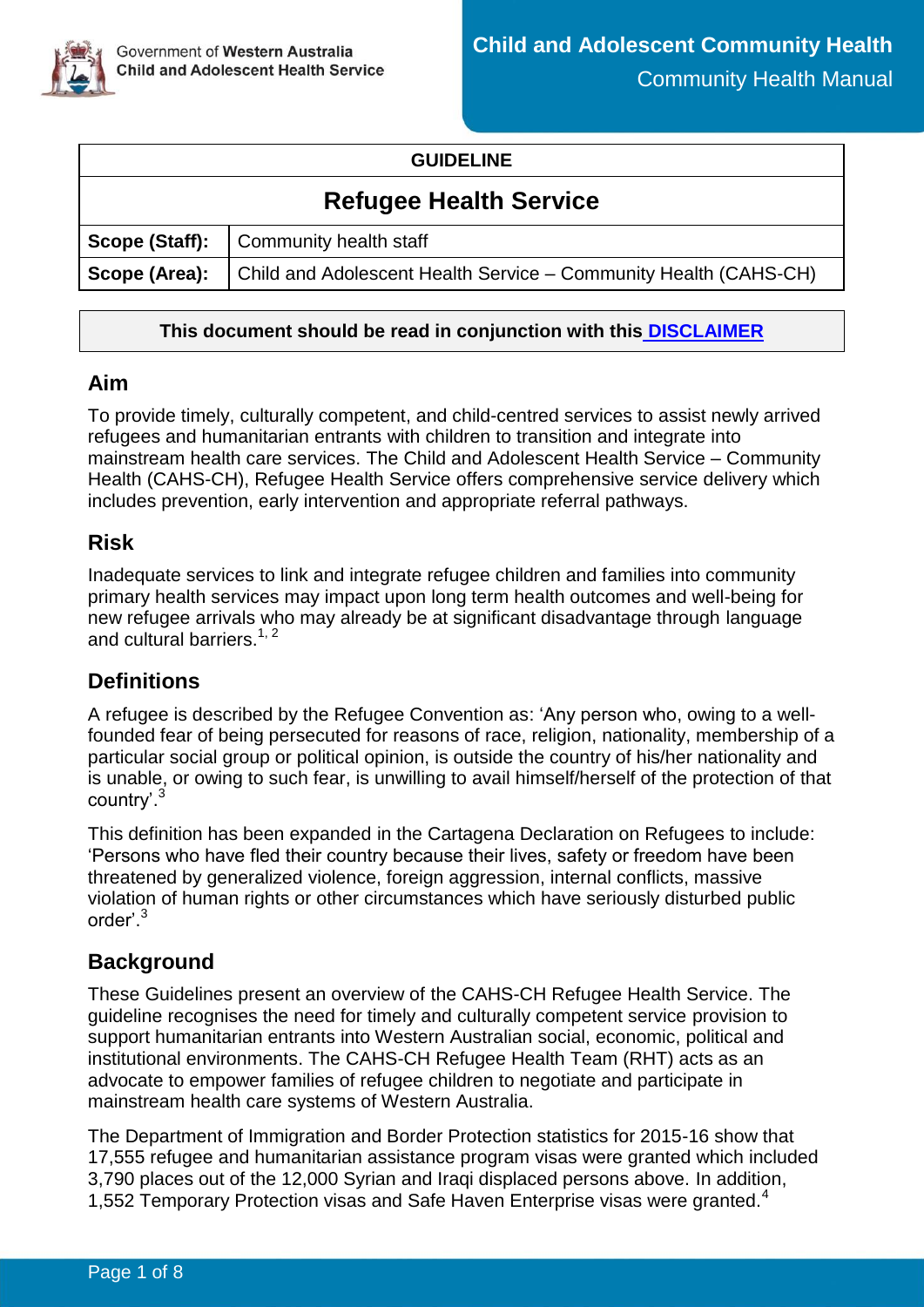The size of this resettlement intake and the impact the process has on families is addressed through the delivery of CAHS-CH services to newly arrived refugee and humanitarian entrant families with children. The Refugee Health Service seeks to support families to negotiate and engage with mainstream health services with the knowledge that clients may have come from experiences of extreme human rights violations, torture and trauma, and physical and mental uncertainty.

Clients are at increased risk of complex physical and mental health issues due to country of origin limitations of screening and early intervention for children's health and developmental issues. Health issues particularly relating to refugee families, but not limited to them, include nutritional deficiency, iron deficiency anaemia, parasite infection, malaria, latent tuberculosis infection, physical disabilities, chronic illness, poor oral health, and low rate of immunisations. For many, this may be further compounded by the physical, mental and emotional consequences of torture, trauma and/or sexual abuse. Engagement with substantive health care may commence with their arrival in Australia; however, language and cultural differences, social isolation and financial stress may be barriers to accessing health care. $1, 2$ 

Nurses working in this area require knowledge of available services, skills to assure clients' transition and integration into mainstream health care services and experience in evaluating outcomes in order to act as care coordinators.

Resettlement into Western Australia is a challenging process for families, as children share the vulnerability of the family situation in a new environment and culture. Children and adolescents have often experienced extreme mental and physical hardships, including disrupted education, during the refugee experience of displacement. Arrival in highincome countries like Australia pose re-settlement challenges such as adaptation to a completely new schooling organisational structure. Healthy development may continue to be challenged after settlement, with psychosocial issues of anxiety, depression and posttraumatic stress disorders affecting coping strategies of newly arrived children.<sup>5-7</sup> Due to the high vulnerability of the client cohort, the CAHS-CH Refugee Health Service is built upon empathetic, non-judgemental staff-client relationships that build trust in the health system.

Using primary health care principles of community nursing, the CAHS-CH RHT supports equitable access to services fundamental to all client needs through the use of interpreters. The CAHS Language Services Policy relating to the use of interpreters is a major component of this service.

# **CAHS-CH Refugee Health Service**

### *Eligibility criteria*

The CAHS-CH RHT provides child focussed services across the Perth metropolitan area to:

- Children under the age of 18 years and their primary carers who have been referred from the Humanitarian Entrant Health Service (HEHS) and the Perth Children's Hospital (PCH) Refugee Health Clinic
- Children under the age of 18 years and their primary carers who have not been referred from HEHS and the PCH Refugee Health Clinic are assessed on an individual basis.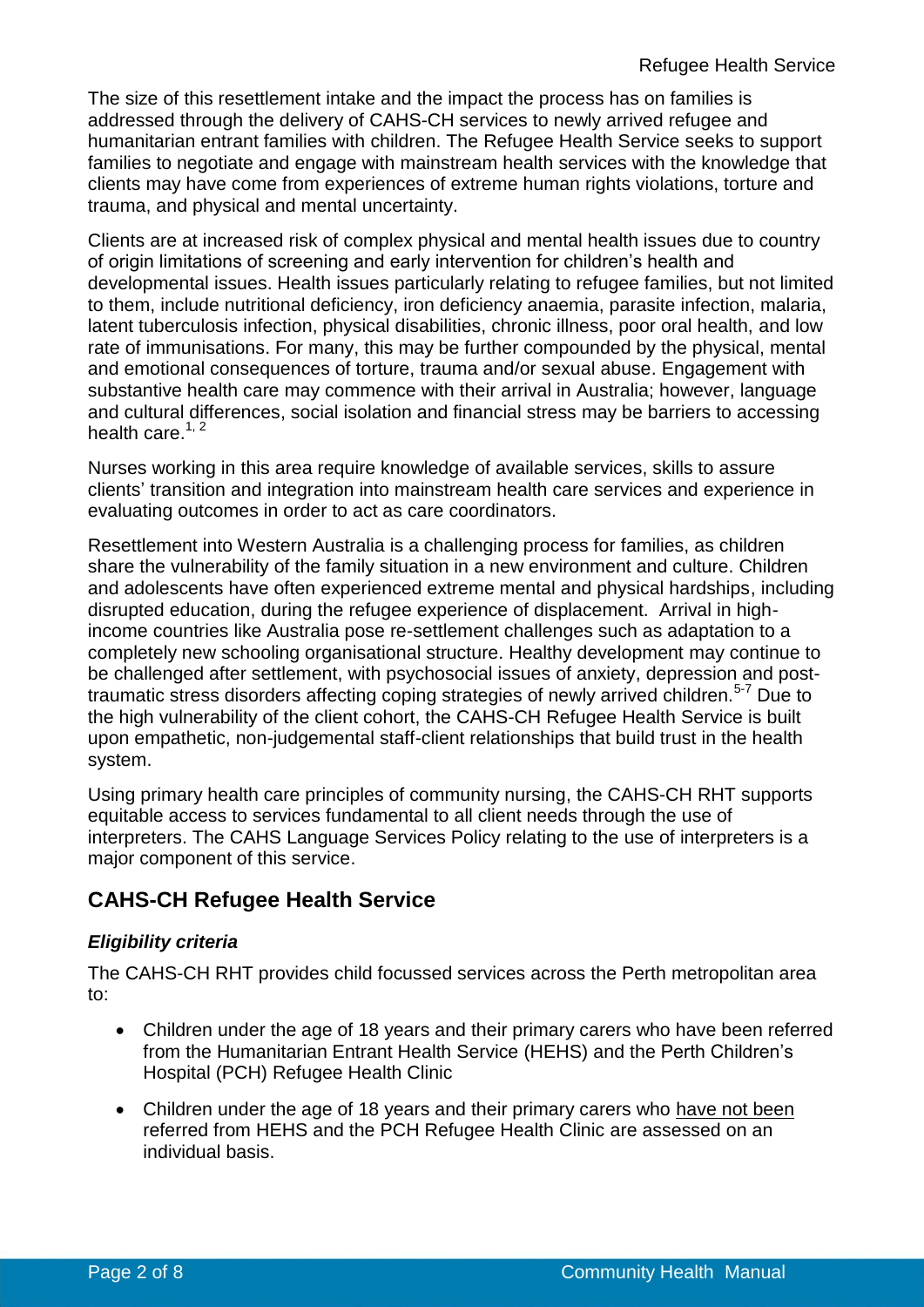#### *Service description*

The CAHS-CH Refugee Health Service aims to provide timely, culturally competent and child-centred services to assist newly arrived refugees and humanitarian entrants with children to transition and integrate into mainstream health care services. The Refugee Health Service is delivered by a team of CAHS-CH RHT nurses who:

- Support families with complex needs
- Develop partnerships with relevant people, agencies and organisations so that refugee children and their families can be linked to appropriate mainstream health services
- Complete Clinical Handover Nursing
- Attend CAHS-CH regional clients of concern meetings where required
- Monitor family and child health and wellbeing in accordance with the Universal Contact Guidelines
- Use the following tools in accordance with the relevant policy to guide care planning decisions:
	- o Acuity
	- o Ages and Stages Questionnaire/ Ages and Stages Questionnaire: Social-Emotional
	- o Edinburgh Postnatal Depression Scale
	- o Family and Domestic Violence Screening
	- o Genogram
	- o Indicators of Need
- Review services and care plans to acknowledge client changing needs.

#### *Liaison and client intake from other CAHS-CH services*

Referrals are managed by the CAHS-CH RHT through a Central Clinical Intake System whereupon clients may be accepted into the CAHS-CH Refugee Health Service, or clinical management support may be provided to other CAHS-CH service practitioners to engage with refugee children and families.

Each refugee family is offered an initial home visit by a CAHS-CH RHT Nurse to discuss:

- Concerns and issues raised during the HEHS / PCH Refugee Health Clinic assessment
- Health literacy limitations
- Connection to a local GP service
- Early intervention and development assessment in line with CAHS-CH policy
- Immunisation status and follow up
- Dental Services
- Ophthalmology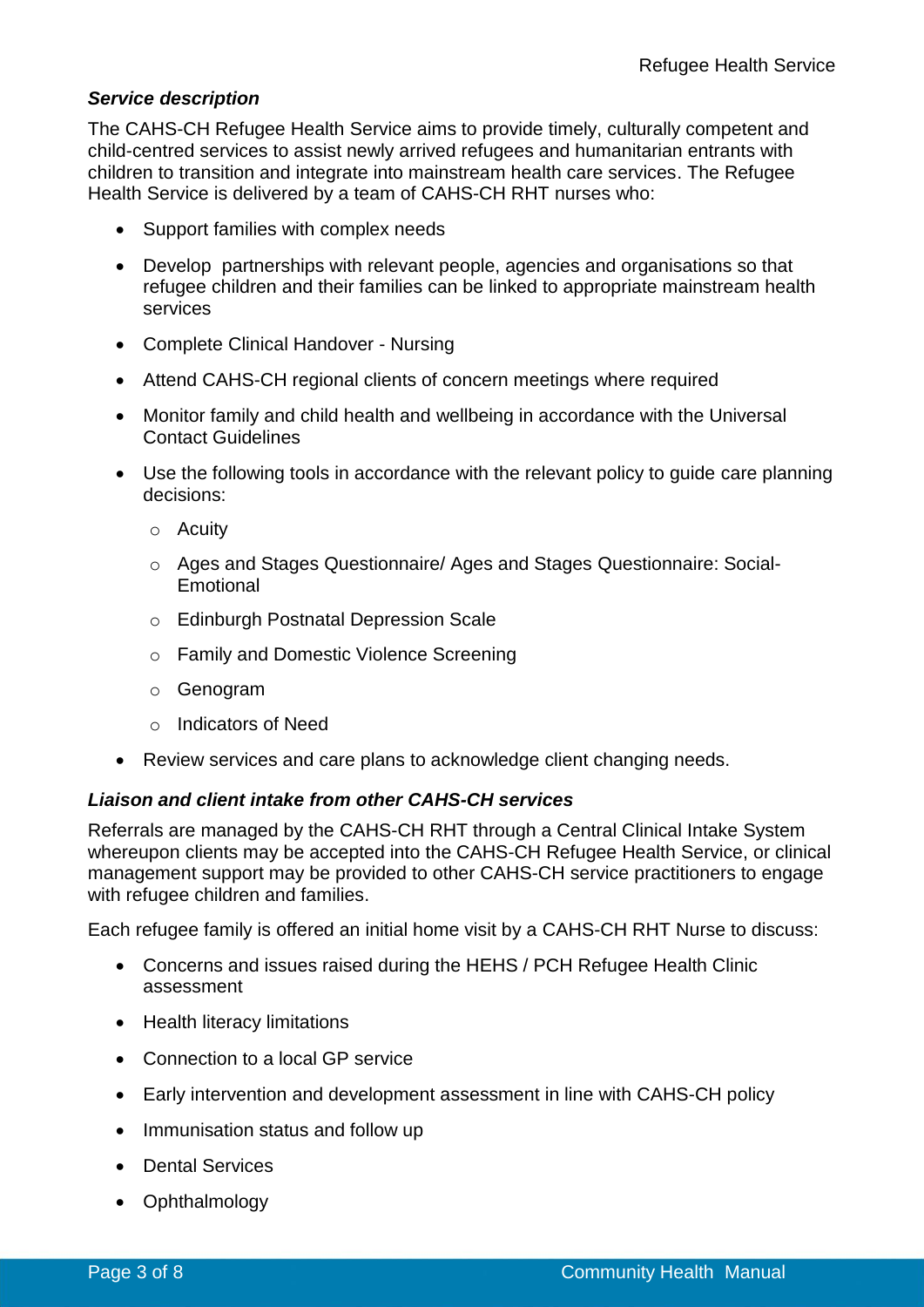- Tertiary Health Services including referrals for specialist care
- Women's Health Services
- Mental Health (Torture & Trauma concerns)
- Other identified health issues
- Health education as appropriate.

The CAHS-CH RHT also provide services within a targeted approach to refugee children in Integrated Service Centres and Intensive English Centre schools.

#### *Follow up and monitoring*

At each follow-up contact, The CAHS-CH RHT assists clients to access CAHS-CH universal services and other relevant health providers by:

- Liaising with service providers and referring where relevant
- Early intervention and development assessment in line with CAHS-CH policy
- Identifying complex care issues with appropriate referral
- Encouraging the use of language services
- Supporting follow-up treatment plans
- Providing health literacy support
- Supporting access to facilities.

#### *Transition and exit process*

From the initial first contact with clients, documented transition pathways and exit processes are recorded. Clinical handover will be completed, as required and according to the Clinical Handover Nursing procedure, when clients are actively engaging with health and social service agencies, and achieving optimum health literacy and independence within a community environment. Usually clients are discharged from the Refugee Health Service within 2 years, but it is recognised that families with more complex needs may need extra support.

### **Transport decision framework**

A decision making framework has been developed to support the effective use of CAHS-CH resources in the provision of transport services for clients and their families. For information on the transport decision making framework refer to Appendix A.

### **Documentation**

CAHS-CH RHT nurses will enter client information onto Child Development Information System (CDIS.)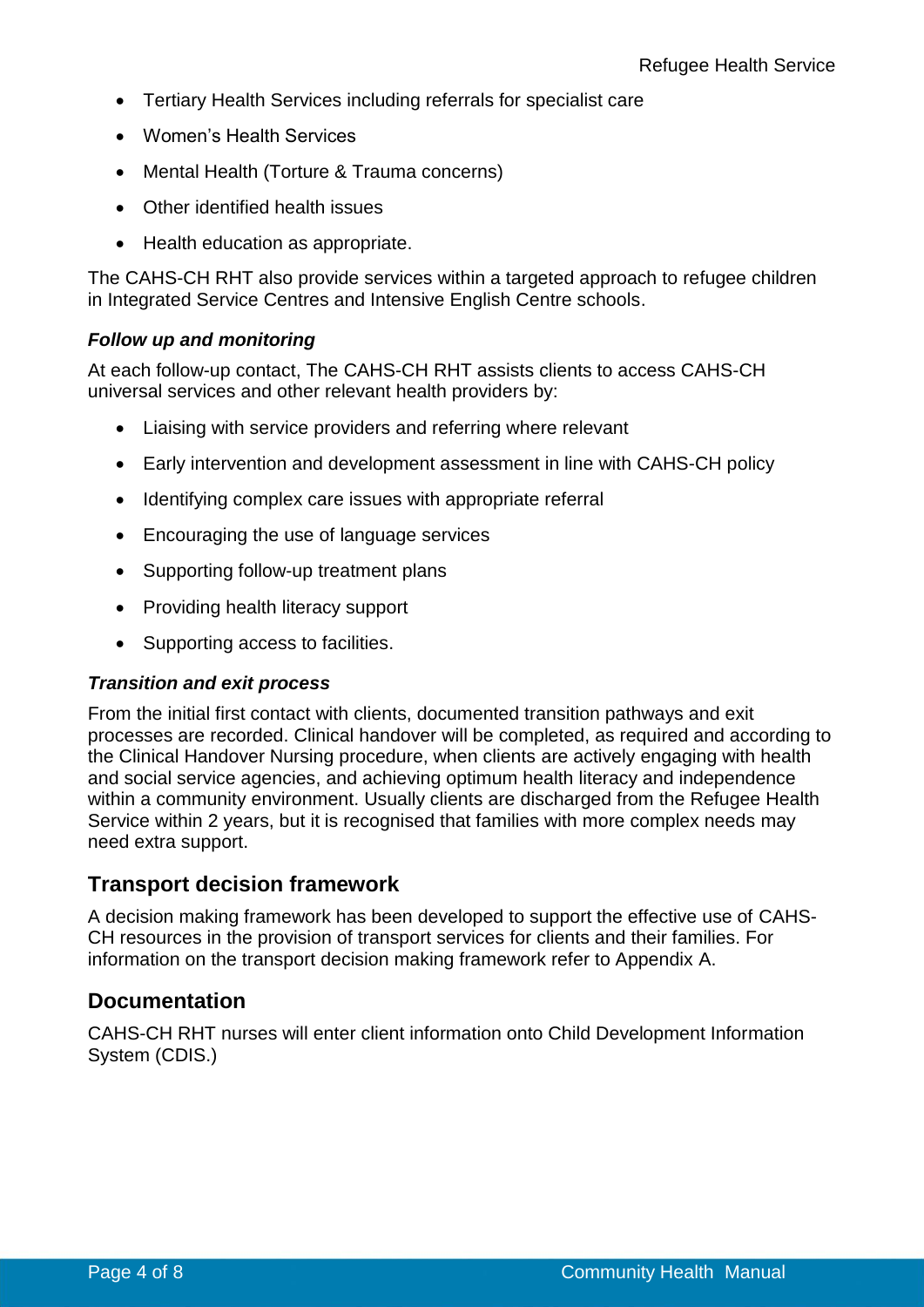**Related internal policies, procedures and guidelines**

The following CAHS-CH documents can be accessed in the Community Health Manual and CAHS Operational Manual from the [HealthPoint CACH Intranet](https://cahs-healthpoint.hdwa.health.wa.gov.au/Pages/default.aspx) link

Acuity tool

Ages and Stages Questionnaires

Anaemia in childhood

[Bushfire Safety](https://healthpoint.hdwa.health.wa.gov.au/policies/Pages/CAHS-Policies-Corporate.aspx) - [Operational Policy Manual](https://healthpoint.hdwa.health.wa.gov.au/policies/Pages/CACH-Operational-Policies.aspx)

Child Car Seats – Protection and Cleaning - [Operational Policy Manual](https://healthpoint.hdwa.health.wa.gov.au/policies/Pages/CACH-Operational-Policies.aspx)

Child health services

Clients of concern management

Clinical Handover - Nursing

Confidentiality and adolescents

Family and domestic violence

Fleet Vehicles - [Operational Policy Manual](https://healthpoint.hdwa.health.wa.gov.au/policies/Pages/CACH-Operational-Policies.aspx)

Growth – birth to 18 years

Growth faltering

Home and Community Visits - [Operational Policy Manual](https://healthpoint.hdwa.health.wa.gov.au/policies/Pages/CACH-Operational-Policies.aspx)

Language Services - [Operational Policy Manual](https://healthpoint.hdwa.health.wa.gov.au/policies/Pages/CACH-Operational-Policies.aspx)

Occupational Safety and Health – [CAHS Policy Manual](https://healthpoint.hdwa.health.wa.gov.au/policies/Pages/CAHS-Policies-Corporate.aspx)

Oral health examination

Overweight and obesity

Perinatal and infant mental health

Physical assessment 0-4 years

Private Vehicles - [Operational Policy Manual](https://healthpoint.hdwa.health.wa.gov.au/policies/Pages/CACH-Operational-Policies.aspx)

Records management - client

Taxi e-tickets – staff and client use - [Operational Policy Manual](https://healthpoint.hdwa.health.wa.gov.au/policies/Pages/CACH-Operational-Policies.aspx)

Transport (client) - [Operational Policy Manual](https://healthpoint.hdwa.health.wa.gov.au/policies/Pages/CACH-Operational-Policies.aspx)

Universal contact guidelines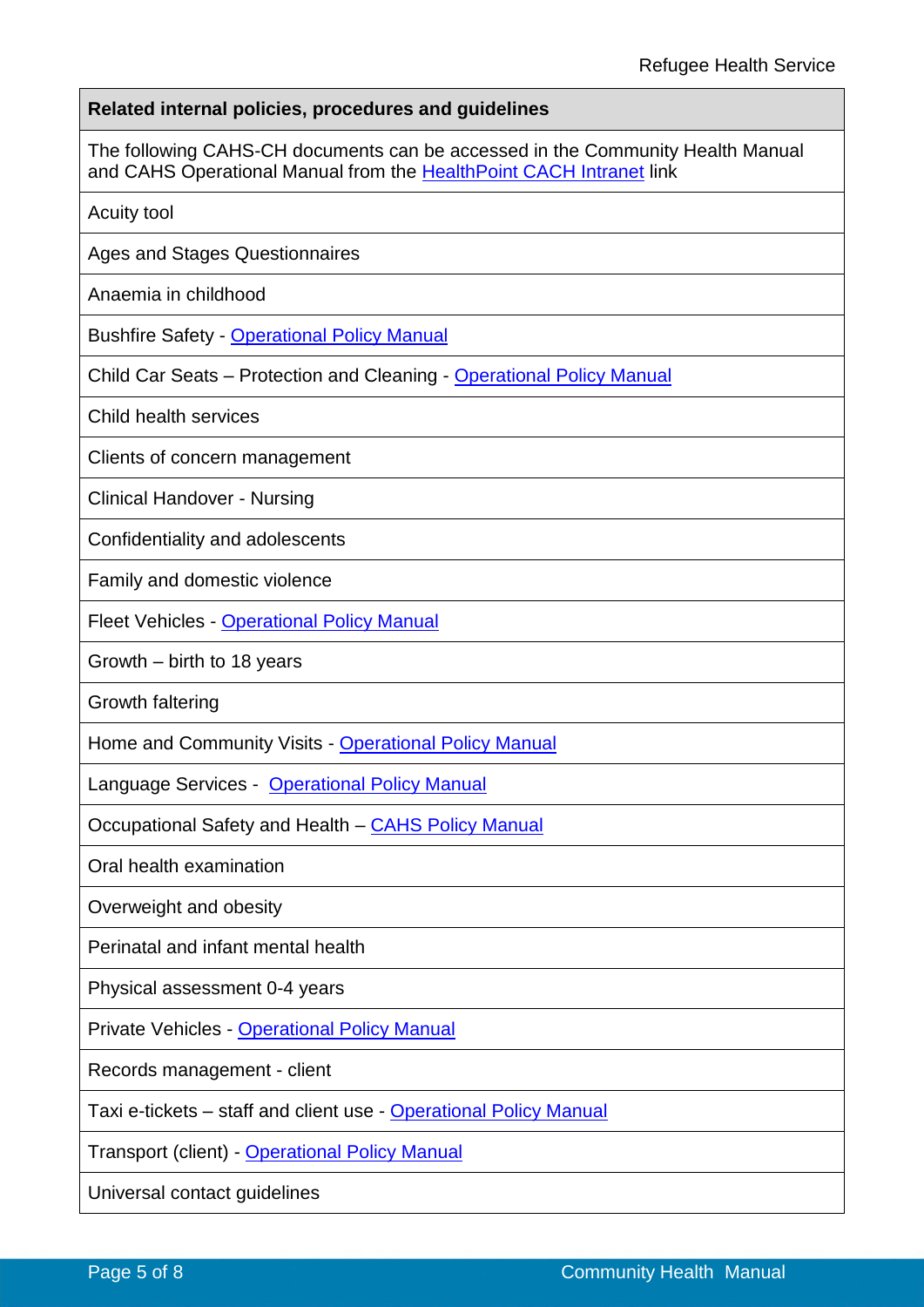Vulnerable populations

Working Alone – [Operational Policy Manual](https://healthpoint.hdwa.health.wa.gov.au/policies/Pages/CACH-Operational-Policies.aspx)

#### **Related internal resources and forms**

The following resources and forms can be accessed from the [HealthPoint CACH Intranet](https://cahs-healthpoint.hdwa.health.wa.gov.au/Pages/default.aspx) link

[CAHS Refugee Health Service](https://cahs-healthpoint.hdwa.health.wa.gov.au/cach/About-Us/Pages/Refugee-Health.aspx)

Child and Antenatal Nutrition (CAN) Manual (Section 11: Multicultural nutrition)

Clinical Handover/Referral Form

Edinburgh Postnatal Depression Scale

Genogram

Hearing Surveillance Screening for Universal Contacts

How Children Develop – 0-12 years Resource

Indicators of Need

Perinatal Anxiety Screening Scale (PASS)

Vision Surveillance Screening for Universal Contacts

#### **Useful resources and programs**

[Australasian Society for Infectious Diseases](https://www.asid.net.au/products/refugee-guidelines-2016) – Refugee Guidelines 2016

CAHS - [Community Health](https://cahs-healthpoint.hdwa.health.wa.gov.au/cach/resources/Pages/external-links-and-resources.aspx) – See *External links and resources* and search for *Additional sites* at the end of the page which provides *CaLD/Refugee* information (organisations, websites and translated materials resources)

[Department of Health](http://www.health.gov.au/internet/main/publishing.nsf/Content/ohp-communic-4) - Communicable diseases information website

[Perth Children's Hospital Refugee Health Service](https://pch-healthpoint.hdwa.health.wa.gov.au/directory/clinicalservices/Refugee-Health-Service/pages/default.aspx) – Provides a holistic health care approach to refugee children, adolescents and their families, including adolescents and children in detention.

[Raising Children Network](https://raisingchildren.net.au/grown-ups/services-support/services-families/multicultural) – See Multicultural section for information on services and programs to support CaLD and Refugee families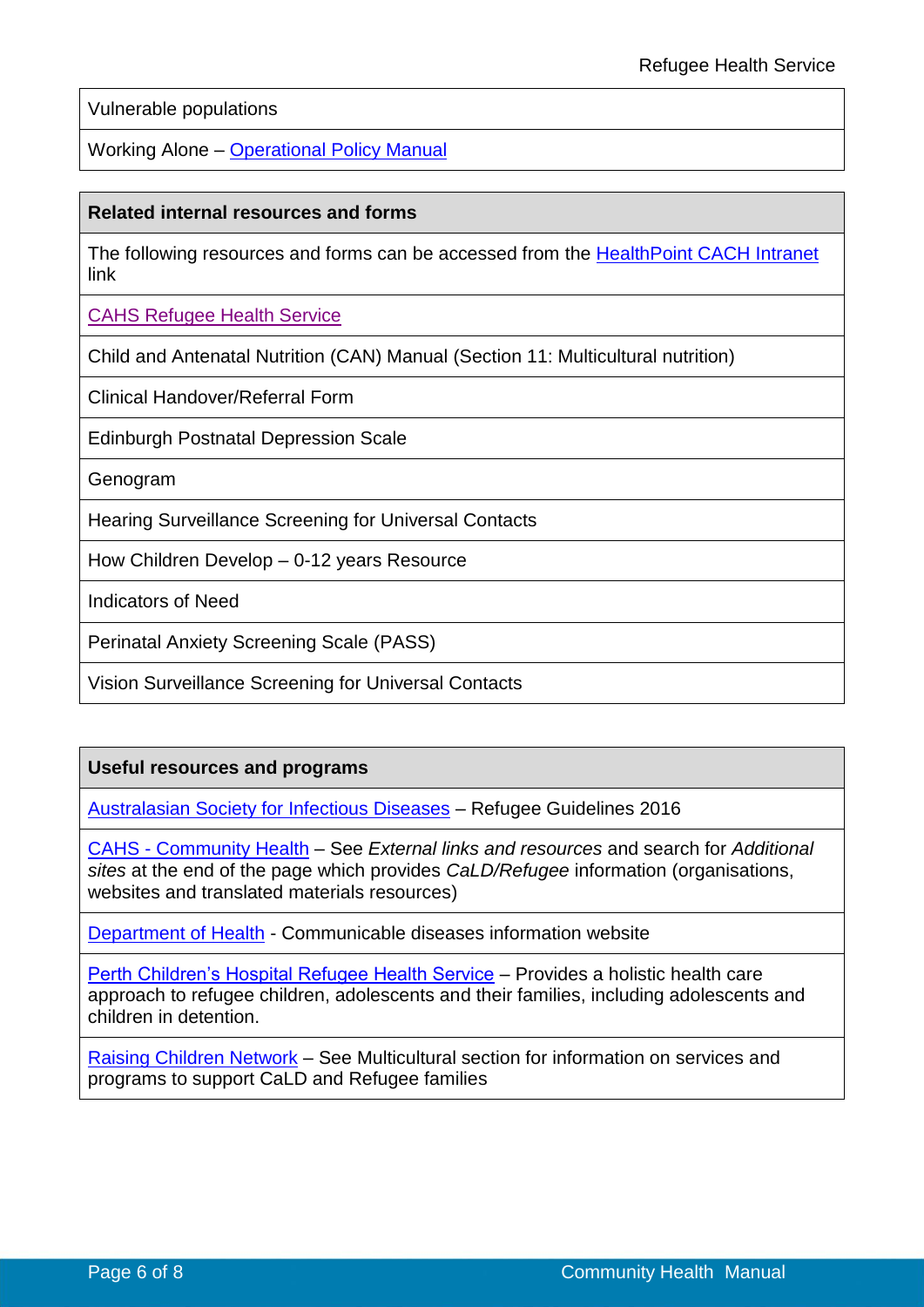# **APPENDIX A: Transport decision making framework**

This framework supports the effective use of CAHS-CH resources in the provision of transport services for clients and their families

| <b>Reason for Transport</b>                                                   | <b>Transport / Vehicle Use</b>                  |  |
|-------------------------------------------------------------------------------|-------------------------------------------------|--|
| Transitioning to CACH/CAHS service for<br>initial visit and/or history of DNA | CACH vehicle or public transport with<br>family |  |
| Follow-up appointments                                                        | Family to use private or public transport       |  |
| (nurse not required to be present)                                            |                                                 |  |
| Transport to Neuroscience appointment                                         | Taxi E Ticket (as per policy)                   |  |
| Building family capacity to navigate<br>public transport system               | Public transport with family                    |  |

# **Transport Considerations**